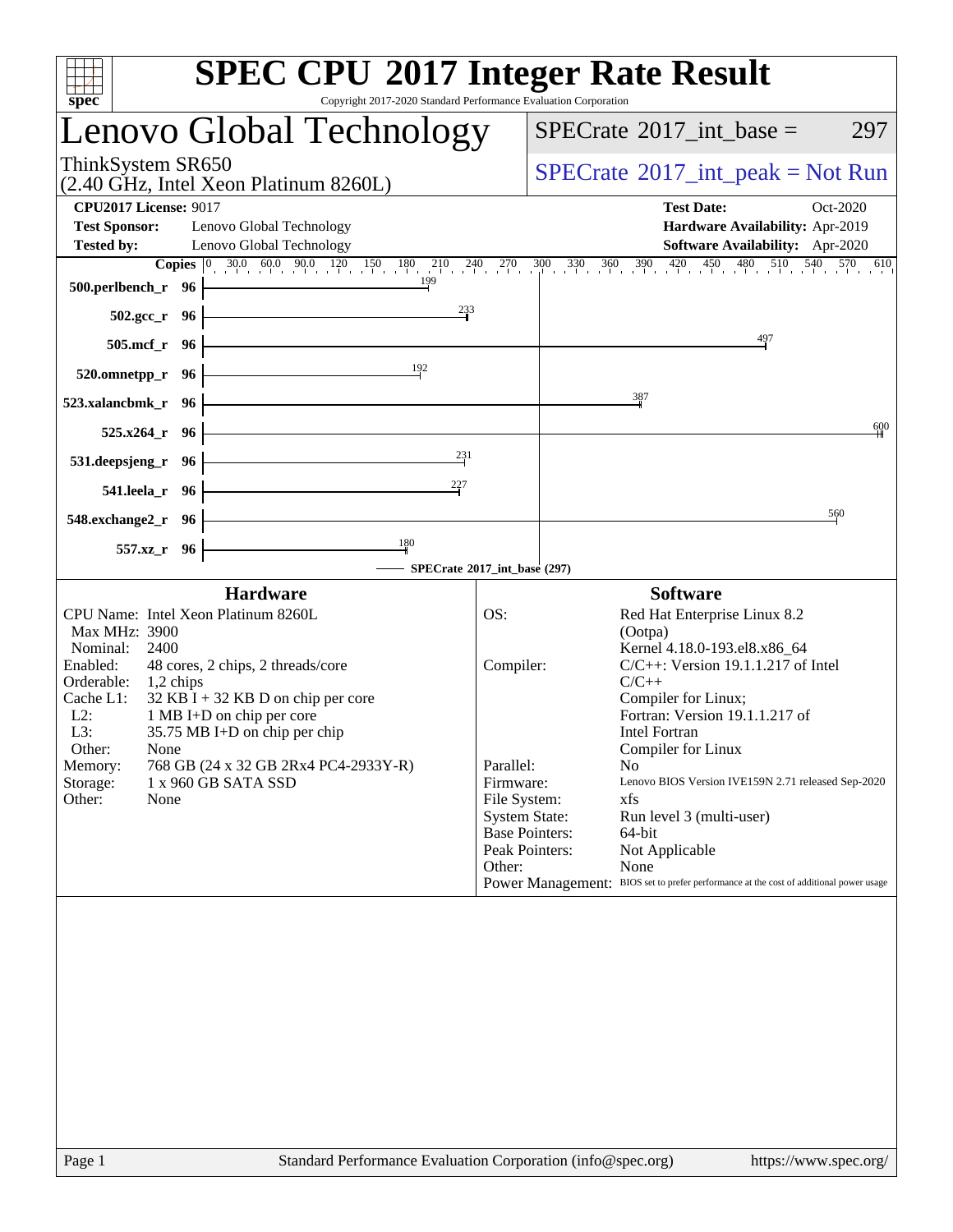

#### **[SPEC CPU](http://www.spec.org/auto/cpu2017/Docs/result-fields.html#SPECCPU2017IntegerRateResult)[2017 Integer Rate Result](http://www.spec.org/auto/cpu2017/Docs/result-fields.html#SPECCPU2017IntegerRateResult)** Copyright 2017-2020 Standard Performance Evaluation Corporation

### Lenovo Global Technology

(2.40 GHz, Intel Xeon Platinum 8260L)

ThinkSystem SR650<br>  $SPECTR_{1.}$  [SPECrate](http://www.spec.org/auto/cpu2017/Docs/result-fields.html#SPECrate2017intpeak)®[2017\\_int\\_peak = N](http://www.spec.org/auto/cpu2017/Docs/result-fields.html#SPECrate2017intpeak)ot Run

 $SPECTate$ <sup>®</sup>[2017\\_int\\_base =](http://www.spec.org/auto/cpu2017/Docs/result-fields.html#SPECrate2017intbase) 297

**[Test Sponsor:](http://www.spec.org/auto/cpu2017/Docs/result-fields.html#TestSponsor)** Lenovo Global Technology **[Hardware Availability:](http://www.spec.org/auto/cpu2017/Docs/result-fields.html#HardwareAvailability)** Apr-2019

**[CPU2017 License:](http://www.spec.org/auto/cpu2017/Docs/result-fields.html#CPU2017License)** 9017 **[Test Date:](http://www.spec.org/auto/cpu2017/Docs/result-fields.html#TestDate)** Oct-2020 **[Tested by:](http://www.spec.org/auto/cpu2017/Docs/result-fields.html#Testedby)** Lenovo Global Technology **[Software Availability:](http://www.spec.org/auto/cpu2017/Docs/result-fields.html#SoftwareAvailability)** Apr-2020

#### **[Results Table](http://www.spec.org/auto/cpu2017/Docs/result-fields.html#ResultsTable)**

|                                                     | <b>Base</b>   |                |       |                |             | <b>Peak</b>    |            |               |                |              |                |              |                |              |
|-----------------------------------------------------|---------------|----------------|-------|----------------|-------------|----------------|------------|---------------|----------------|--------------|----------------|--------------|----------------|--------------|
| <b>Benchmark</b>                                    | <b>Copies</b> | <b>Seconds</b> | Ratio | <b>Seconds</b> | Ratio       | <b>Seconds</b> | Ratio      | <b>Copies</b> | <b>Seconds</b> | <b>Ratio</b> | <b>Seconds</b> | <b>Ratio</b> | <b>Seconds</b> | <b>Ratio</b> |
| 500.perlbench_r                                     | 96            | 767            | 199   | 767            | <u> 199</u> | 767            | 199        |               |                |              |                |              |                |              |
| $502.\text{gcc}_r$                                  | 96            | 581            | 234   | 584            | 233         | 583            | 233        |               |                |              |                |              |                |              |
| $505$ .mcf r                                        | 96            | 312            | 497   | 312            | <u>497</u>  | 312            | 498        |               |                |              |                |              |                |              |
| 520.omnetpp_r                                       | 96            | 657            | 192   | 657            | <u> 192</u> | 656            | 192        |               |                |              |                |              |                |              |
| 523.xalancbmk r                                     | 96            | 263            | 386   | 262            | 387         | 262            | 387        |               |                |              |                |              |                |              |
| 525.x264 r                                          | 96            | 280            | 601   | 280            | 600         | 282            | 597        |               |                |              |                |              |                |              |
| 531.deepsjeng_r                                     | 96            | 476            | 231   | 476            | 231         | 476            | 231        |               |                |              |                |              |                |              |
| 541.leela r                                         | 96            | 702            | 227   | 704            | 226         | 701            | 227        |               |                |              |                |              |                |              |
| 548.exchange2_r                                     | 96            | 449            | 560   | 449            | 560         | 449            | 560        |               |                |              |                |              |                |              |
| 557.xz r                                            | 96            | 576            | 180   | 579            | 179         | 576            | <b>180</b> |               |                |              |                |              |                |              |
| $SPECrate^{\circ}2017$ int base =<br>297            |               |                |       |                |             |                |            |               |                |              |                |              |                |              |
| $SPECrate^{\circ}2017$ int peak =<br><b>Not Run</b> |               |                |       |                |             |                |            |               |                |              |                |              |                |              |

Results appear in the [order in which they were run](http://www.spec.org/auto/cpu2017/Docs/result-fields.html#RunOrder). Bold underlined text [indicates a median measurement](http://www.spec.org/auto/cpu2017/Docs/result-fields.html#Median).

### **[Compiler Notes](http://www.spec.org/auto/cpu2017/Docs/result-fields.html#CompilerNotes)**

The inconsistent Compiler version information under Compiler Version section is due to a discrepancy in Intel Compiler. The correct version of C/C++ compiler is: Version 19.1.1.217 Build 20200306 Compiler for Linux The correct version of Fortran compiler is: Version 19.1.1.217 Build 20200306 Compiler for Linux

### **[Submit Notes](http://www.spec.org/auto/cpu2017/Docs/result-fields.html#SubmitNotes)**

 The numactl mechanism was used to bind copies to processors. The config file option 'submit' was used to generate numactl commands to bind each copy to a specific processor. For details, please see the config file.

### **[Operating System Notes](http://www.spec.org/auto/cpu2017/Docs/result-fields.html#OperatingSystemNotes)**

Stack size set to unlimited using "ulimit -s unlimited"

### **[Environment Variables Notes](http://www.spec.org/auto/cpu2017/Docs/result-fields.html#EnvironmentVariablesNotes)**

```
Environment variables set by runcpu before the start of the run:
LD_LIBRARY_PATH =
      "/home/cpu2017-1.1.0-ic19.1.1/lib/intel64:/home/cpu2017-1.1.0-ic19.1.1/l
      ib/ia32:/home/cpu2017-1.1.0-ic19.1.1/je5.0.1-32"
MALLOC_CONF = "retain:true"
```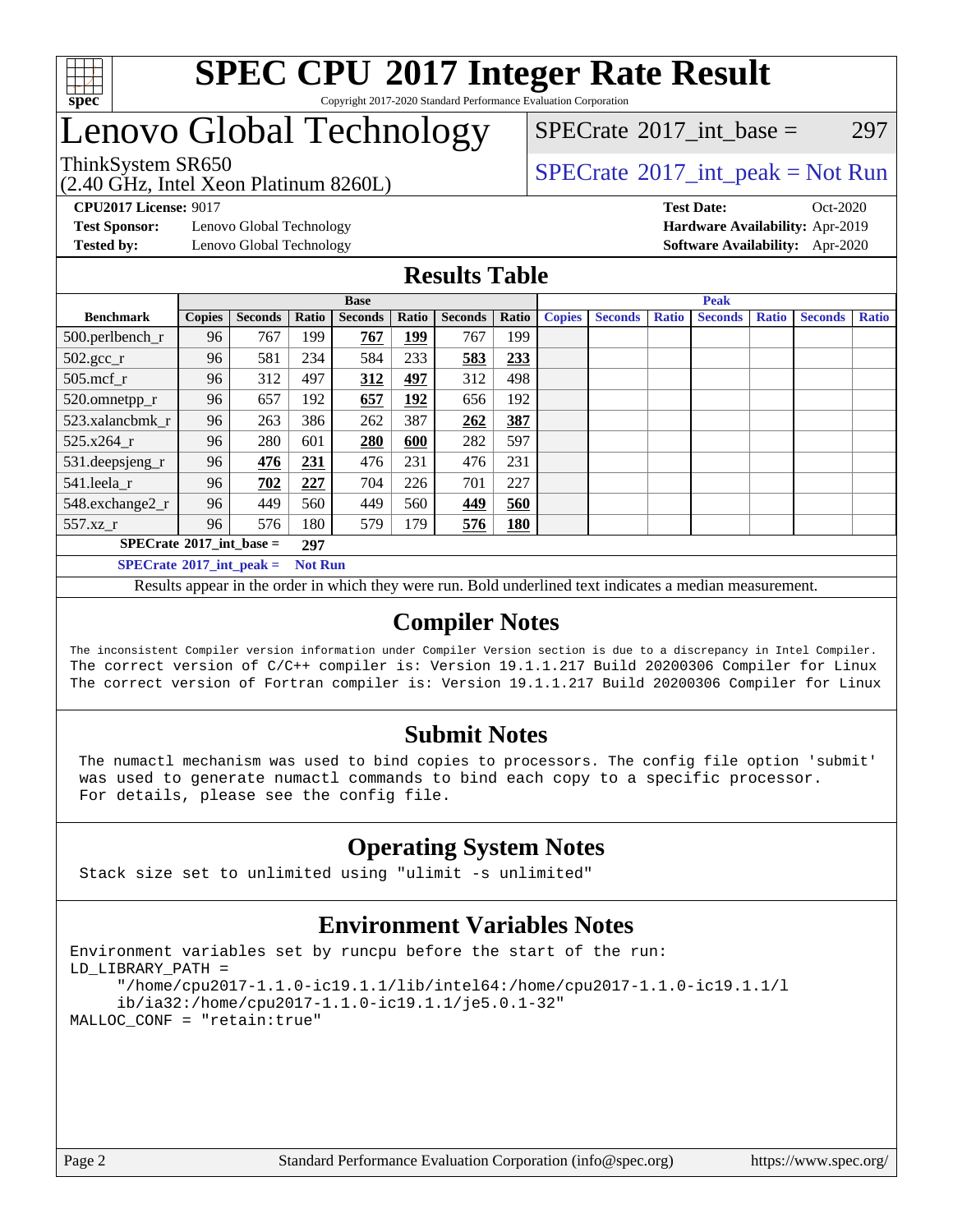

Copyright 2017-2020 Standard Performance Evaluation Corporation

### Lenovo Global Technology

ThinkSystem SR650<br>  $SPECTR_{1.}$  [SPECrate](http://www.spec.org/auto/cpu2017/Docs/result-fields.html#SPECrate2017intpeak)®[2017\\_int\\_peak = N](http://www.spec.org/auto/cpu2017/Docs/result-fields.html#SPECrate2017intpeak)ot Run

 $SPECTate^{\circ}2017$  int base = 297

(2.40 GHz, Intel Xeon Platinum 8260L)

**[Test Sponsor:](http://www.spec.org/auto/cpu2017/Docs/result-fields.html#TestSponsor)** Lenovo Global Technology **[Hardware Availability:](http://www.spec.org/auto/cpu2017/Docs/result-fields.html#HardwareAvailability)** Apr-2019 **[Tested by:](http://www.spec.org/auto/cpu2017/Docs/result-fields.html#Testedby)** Lenovo Global Technology **[Software Availability:](http://www.spec.org/auto/cpu2017/Docs/result-fields.html#SoftwareAvailability)** Apr-2020

**[CPU2017 License:](http://www.spec.org/auto/cpu2017/Docs/result-fields.html#CPU2017License)** 9017 **[Test Date:](http://www.spec.org/auto/cpu2017/Docs/result-fields.html#TestDate)** Oct-2020

#### **[General Notes](http://www.spec.org/auto/cpu2017/Docs/result-fields.html#GeneralNotes)**

 Binaries compiled on a system with 1x Intel Core i9-7980XE CPU + 64GB RAM memory using Redhat Enterprise Linux 8.0 Transparent Huge Pages enabled by default Prior to runcpu invocation Filesystem page cache synced and cleared with: sync; echo 3> /proc/sys/vm/drop\_caches runcpu command invoked through numactl i.e.: numactl --interleave=all runcpu <etc> NA: The test sponsor attests, as of date of publication, that CVE-2017-5754 (Meltdown) is mitigated in the system as tested and documented. Yes: The test sponsor attests, as of date of publication, that CVE-2017-5753 (Spectre variant 1) is mitigated in the system as tested and documented. Yes: The test sponsor attests, as of date of publication, that CVE-2017-5715 (Spectre variant 2) is mitigated in the system as tested and documented.

### **[Platform Notes](http://www.spec.org/auto/cpu2017/Docs/result-fields.html#PlatformNotes)**

BIOS configuration: Choose Operating Mode set to Maximum Performance and then set it to Custom Mode MONITOR/MWAIT set to Enable DCU Streamer Prefetcher set to Disable SNC set to Enable LLC dead line alloc set to Disable

 Sysinfo program /home/cpu2017-1.1.0-ic19.1.1/bin/sysinfo Rev: r6365 of 2019-08-21 295195f888a3d7edb1e6e46a485a0011 running on localhost.localdomain Wed Oct 21 15:44:24 2020

 SUT (System Under Test) info as seen by some common utilities. For more information on this section, see <https://www.spec.org/cpu2017/Docs/config.html#sysinfo>

 From /proc/cpuinfo model name : Intel(R) Xeon(R) Platinum 8260L CPU @ 2.40GHz 2 "physical id"s (chips) 96 "processors" cores, siblings (Caution: counting these is hw and system dependent. The following excerpts from /proc/cpuinfo might not be reliable. Use with caution.) cpu cores : 24 siblings : 48 physical 0: cores 0 1 2 3 4 5 6 8 9 10 11 12 13 16 17 18 19 20 21 25 26 27 28 29 physical 1: cores 0 1 2 3 4 5 6 9 10 11 12 13 16 17 18 19 20 21 24 25 26 27 28 29

 From lscpu: Architecture: x86\_64 CPU op-mode(s): 32-bit, 64-bit

**(Continued on next page)**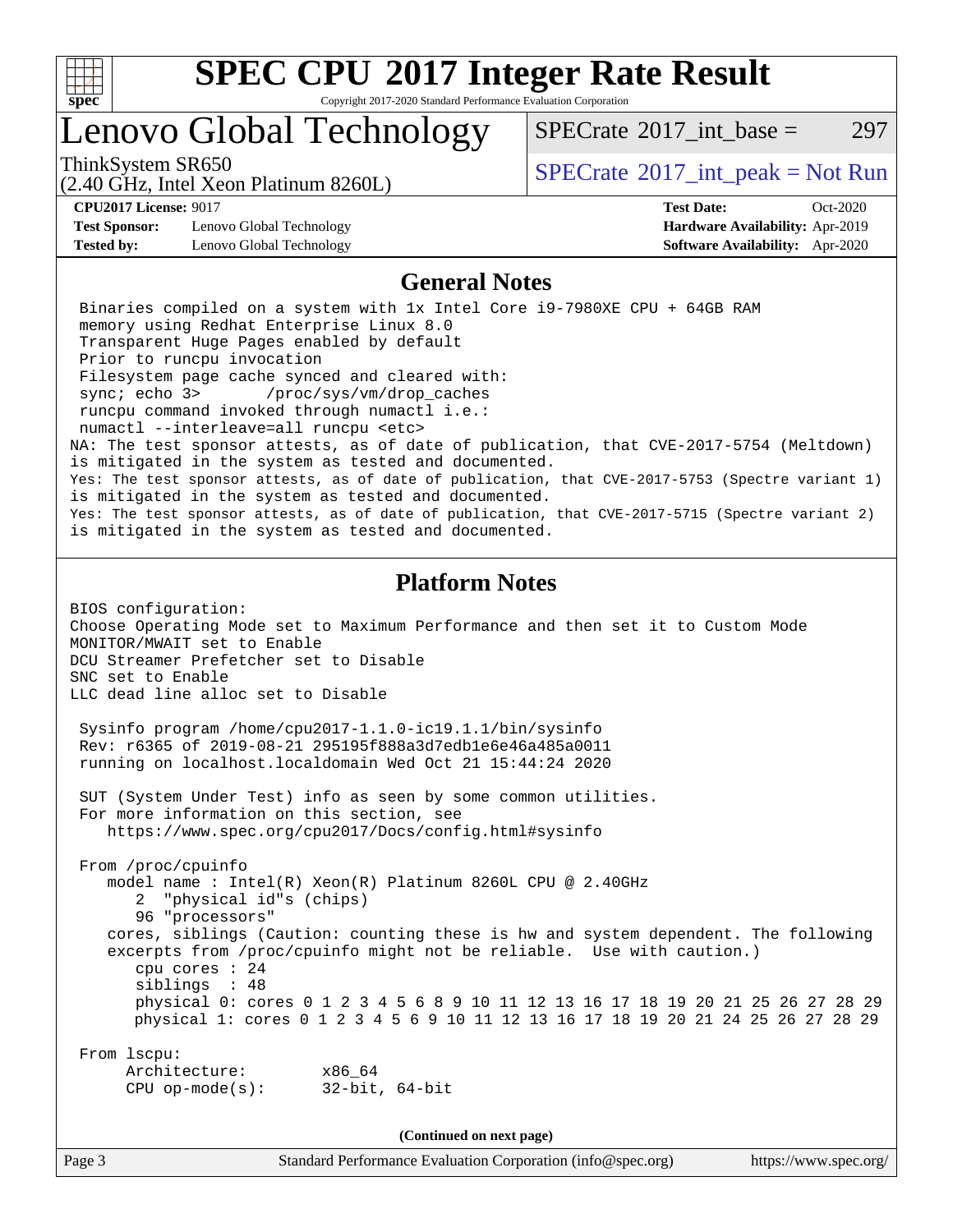

Copyright 2017-2020 Standard Performance Evaluation Corporation

Lenovo Global Technology

 $SPECTate@2017_int\_base = 297$ 

(2.40 GHz, Intel Xeon Platinum 8260L)

ThinkSystem SR650<br>  $(2.40 \text{ GHz. Intel Yoon Plotinum } 8260)$  [SPECrate](http://www.spec.org/auto/cpu2017/Docs/result-fields.html#SPECrate2017intpeak)®[2017\\_int\\_peak = N](http://www.spec.org/auto/cpu2017/Docs/result-fields.html#SPECrate2017intpeak)ot Run

**[Test Sponsor:](http://www.spec.org/auto/cpu2017/Docs/result-fields.html#TestSponsor)** Lenovo Global Technology **[Hardware Availability:](http://www.spec.org/auto/cpu2017/Docs/result-fields.html#HardwareAvailability)** Apr-2019 **[Tested by:](http://www.spec.org/auto/cpu2017/Docs/result-fields.html#Testedby)** Lenovo Global Technology **[Software Availability:](http://www.spec.org/auto/cpu2017/Docs/result-fields.html#SoftwareAvailability)** Apr-2020

**[CPU2017 License:](http://www.spec.org/auto/cpu2017/Docs/result-fields.html#CPU2017License)** 9017 **[Test Date:](http://www.spec.org/auto/cpu2017/Docs/result-fields.html#TestDate)** Oct-2020

#### **[Platform Notes \(Continued\)](http://www.spec.org/auto/cpu2017/Docs/result-fields.html#PlatformNotes)**

| Byte Order:                                                                                            | Little Endian                                                                        |  |  |  |  |
|--------------------------------------------------------------------------------------------------------|--------------------------------------------------------------------------------------|--|--|--|--|
| CPU(s):                                                                                                | 96                                                                                   |  |  |  |  |
| On-line CPU(s) list: $0-95$                                                                            |                                                                                      |  |  |  |  |
| Thread(s) per core:                                                                                    | $\overline{2}$                                                                       |  |  |  |  |
| Core(s) per socket:                                                                                    | 24                                                                                   |  |  |  |  |
| Socket(s):                                                                                             | 2                                                                                    |  |  |  |  |
| NUMA $node(s):$                                                                                        | 4                                                                                    |  |  |  |  |
| Vendor ID:                                                                                             | GenuineIntel                                                                         |  |  |  |  |
| CPU family:                                                                                            | 6                                                                                    |  |  |  |  |
| Model:                                                                                                 | 85                                                                                   |  |  |  |  |
| Model name:                                                                                            | $Intel(R) Xeon(R) Platinum 8260L CPU @ 2.40GHz$                                      |  |  |  |  |
| Stepping:                                                                                              | 6                                                                                    |  |  |  |  |
| CPU MHz:                                                                                               | 2178.600                                                                             |  |  |  |  |
| $CPU$ max $MHz$ :                                                                                      | 3900.0000                                                                            |  |  |  |  |
| CPU min MHz:                                                                                           | 1000.0000                                                                            |  |  |  |  |
| BogoMIPS:                                                                                              | 4800.00                                                                              |  |  |  |  |
| Virtualization:<br>$L1d$ cache:                                                                        | $VT - x$                                                                             |  |  |  |  |
| Lli cache:                                                                                             | 32K<br>32K                                                                           |  |  |  |  |
| $L2$ cache:                                                                                            | 1024K                                                                                |  |  |  |  |
| L3 cache:                                                                                              | 36608K                                                                               |  |  |  |  |
| NUMA $node0$ $CPU(s)$ :                                                                                | $0-3, 7-9, 13-15, 19, 20, 48-51, 55-57, 61-63, 67, 68$                               |  |  |  |  |
| NUMA nodel $CPU(s):$                                                                                   | $4-6$ , 10-12, 16-18, 21-23, 52-54, 58-60, 64-66, 69-71                              |  |  |  |  |
| NUMA $node2$ $CPU(s)$ :                                                                                | 24-27, 31, 32, 36-38, 42-44, 72-75, 79, 80, 84-86, 90-92                             |  |  |  |  |
| NUMA $node3$ CPU $(s)$ :                                                                               | 28-30, 33-35, 39-41, 45-47, 76-78, 81-83, 87-89, 93-95                               |  |  |  |  |
| Flaqs:                                                                                                 | fpu vme de pse tsc msr pae mce cx8 apic sep mtrr pge mca cmov                        |  |  |  |  |
|                                                                                                        | pat pse36 clflush dts acpi mmx fxsr sse sse2 ss ht tm pbe syscall nx pdpelgb rdtscp  |  |  |  |  |
|                                                                                                        | lm constant_tsc art arch_perfmon pebs bts rep_good nopl xtopology nonstop_tsc cpuid  |  |  |  |  |
|                                                                                                        | aperfmperf pni pclmulqdq dtes64 monitor ds_cpl vmx smx est tm2 ssse3 sdbg fma cx16   |  |  |  |  |
|                                                                                                        | xtpr pdcm pcid dca sse4_1 sse4_2 x2apic movbe popcnt tsc_deadline_timer aes xsave    |  |  |  |  |
|                                                                                                        | avx f16c rdrand lahf_lm abm 3dnowprefetch cpuid_fault epb cat_13 cdp_13              |  |  |  |  |
|                                                                                                        | invpcid_single intel_ppin ssbd mba ibrs ibpb stibp ibrs_enhanced tpr_shadow vnmi     |  |  |  |  |
| flexpriority ept vpid fsgsbase tsc_adjust bmil hle avx2 smep bmi2 erms invpcid rtm                     |                                                                                      |  |  |  |  |
| cqm mpx rdt_a avx512f avx512dq rdseed adx smap clflushopt clwb intel_pt avx512cd                       |                                                                                      |  |  |  |  |
|                                                                                                        | avx512bw avx512vl xsaveopt xsavec xgetbv1 xsaves cqm_llc cqm_occup_llc cqm_mbm_total |  |  |  |  |
|                                                                                                        | cqm_mbm_local dtherm ida arat pln pts pku ospke avx512_vnni md_clear flush_l1d       |  |  |  |  |
| arch_capabilities                                                                                      |                                                                                      |  |  |  |  |
|                                                                                                        |                                                                                      |  |  |  |  |
| /proc/cpuinfo cache data                                                                               |                                                                                      |  |  |  |  |
| cache size : 36608 KB                                                                                  |                                                                                      |  |  |  |  |
|                                                                                                        |                                                                                      |  |  |  |  |
| From numactl --hardware WARNING: a numactl 'node' might or might not correspond to a<br>physical chip. |                                                                                      |  |  |  |  |
| available: 4 nodes (0-3)                                                                               |                                                                                      |  |  |  |  |
| node 0 cpus: 0 1 2 3 7 8 9 13 14 15 19 20 48 49 50 51 55 56 57 61 62 63 67 68                          |                                                                                      |  |  |  |  |
| node 0 size: 193122 MB                                                                                 |                                                                                      |  |  |  |  |
| node 0 free: 192704 MB                                                                                 |                                                                                      |  |  |  |  |
|                                                                                                        |                                                                                      |  |  |  |  |
| (Continued on next page)                                                                               |                                                                                      |  |  |  |  |
|                                                                                                        |                                                                                      |  |  |  |  |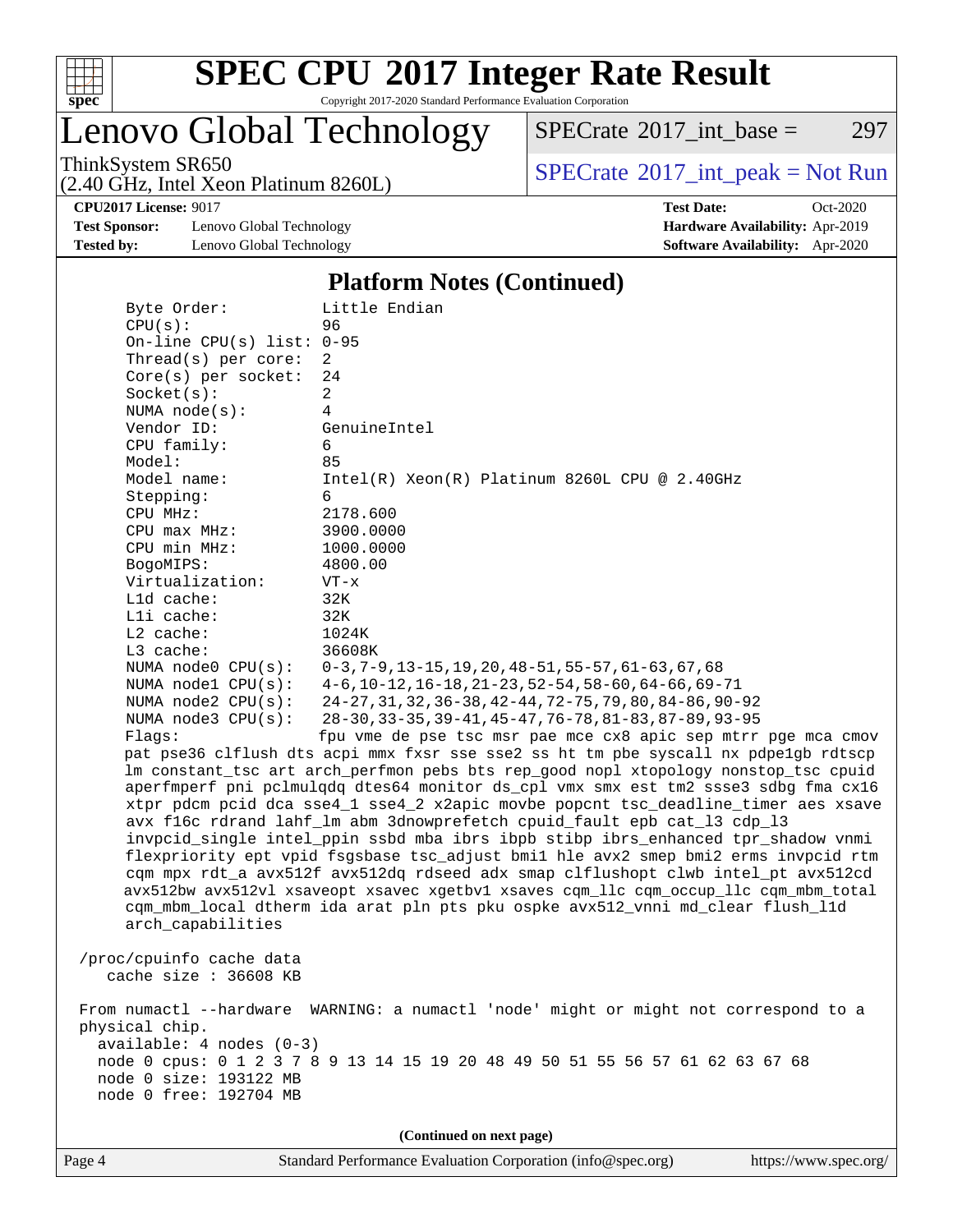

Copyright 2017-2020 Standard Performance Evaluation Corporation

### Lenovo Global Technology

 $SPECTate^{\circ}2017$  int base = 297

(2.40 GHz, Intel Xeon Platinum 8260L)

ThinkSystem SR650<br>  $SPECTR_{1.}$  [SPECrate](http://www.spec.org/auto/cpu2017/Docs/result-fields.html#SPECrate2017intpeak)®[2017\\_int\\_peak = N](http://www.spec.org/auto/cpu2017/Docs/result-fields.html#SPECrate2017intpeak)ot Run

**[Test Sponsor:](http://www.spec.org/auto/cpu2017/Docs/result-fields.html#TestSponsor)** Lenovo Global Technology **[Hardware Availability:](http://www.spec.org/auto/cpu2017/Docs/result-fields.html#HardwareAvailability)** Apr-2019 **[Tested by:](http://www.spec.org/auto/cpu2017/Docs/result-fields.html#Testedby)** Lenovo Global Technology **[Software Availability:](http://www.spec.org/auto/cpu2017/Docs/result-fields.html#SoftwareAvailability)** Apr-2020

**[CPU2017 License:](http://www.spec.org/auto/cpu2017/Docs/result-fields.html#CPU2017License)** 9017 **[Test Date:](http://www.spec.org/auto/cpu2017/Docs/result-fields.html#TestDate)** Oct-2020

#### **[Platform Notes \(Continued\)](http://www.spec.org/auto/cpu2017/Docs/result-fields.html#PlatformNotes)**

 node 1 cpus: 4 5 6 10 11 12 16 17 18 21 22 23 52 53 54 58 59 60 64 65 66 69 70 71 node 1 size: 193530 MB node 1 free: 193303 MB node 2 cpus: 24 25 26 27 31 32 36 37 38 42 43 44 72 73 74 75 79 80 84 85 86 90 91 92 node 2 size: 193530 MB node 2 free: 192790 MB node 3 cpus: 28 29 30 33 34 35 39 40 41 45 46 47 76 77 78 81 82 83 87 88 89 93 94 95 node 3 size: 193530 MB node 3 free: 193161 MB node distances: node 0 1 2 3 0: 10 11 21 21 1: 11 10 21 21 2: 21 21 10 11 3: 21 21 11 10 From /proc/meminfo MemTotal: 792282868 kB HugePages\_Total: 0 Hugepagesize: 2048 kB From /etc/\*release\* /etc/\*version\* os-release: NAME="Red Hat Enterprise Linux" VERSION="8.2 (Ootpa)" ID="rhel" ID\_LIKE="fedora" VERSION\_ID="8.2" PLATFORM\_ID="platform:el8" PRETTY\_NAME="Red Hat Enterprise Linux 8.2 (Ootpa)" ANSI\_COLOR="0;31" redhat-release: Red Hat Enterprise Linux release 8.2 (Ootpa) system-release: Red Hat Enterprise Linux release 8.2 (Ootpa) system-release-cpe: cpe:/o:redhat:enterprise\_linux:8.2:ga uname -a: Linux localhost.localdomain 4.18.0-193.el8.x86\_64 #1 SMP Fri Mar 27 14:35:58 UTC 2020 x86\_64 x86\_64 x86\_64 GNU/Linux Kernel self-reported vulnerability status: itlb\_multihit: KVM: Mitigation: Split huge pages CVE-2018-3620 (L1 Terminal Fault): Not affected Microarchitectural Data Sampling: Not affected CVE-2017-5754 (Meltdown): Not affected CVE-2018-3639 (Speculative Store Bypass): Mitigation: Speculative Store Bypass disabled via prctl and seccomp **(Continued on next page)**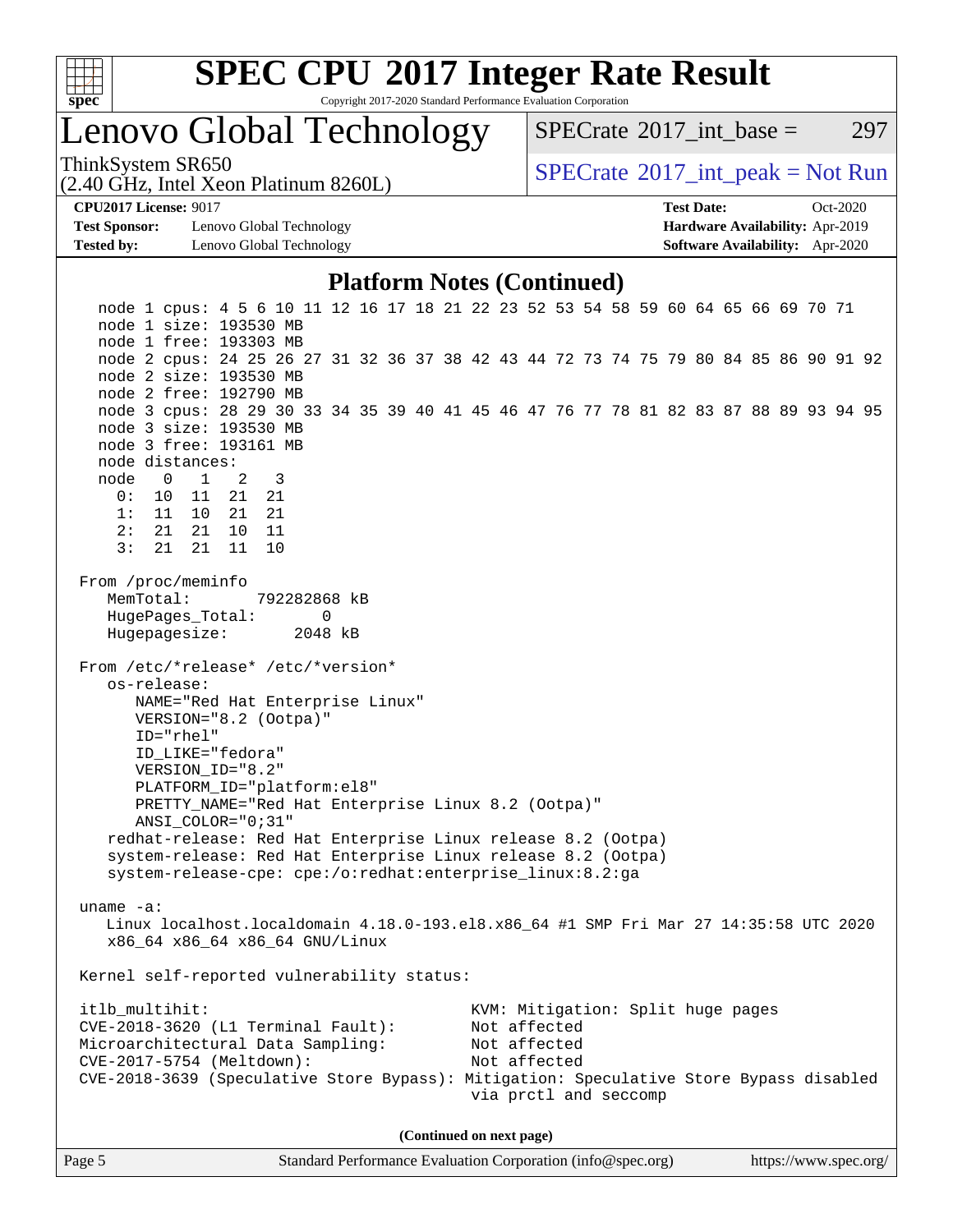

Copyright 2017-2020 Standard Performance Evaluation Corporation

### Lenovo Global Technology

ThinkSystem SR650<br>  $SPECTA = Not Run$ <br>  $SPECTA = Not Run$ 

 $SPECTate^{\circ}2017$  int base = 297

(2.40 GHz, Intel Xeon Platinum 8260L)

Memory:

**[Test Sponsor:](http://www.spec.org/auto/cpu2017/Docs/result-fields.html#TestSponsor)** Lenovo Global Technology **[Hardware Availability:](http://www.spec.org/auto/cpu2017/Docs/result-fields.html#HardwareAvailability)** Apr-2019 **[Tested by:](http://www.spec.org/auto/cpu2017/Docs/result-fields.html#Testedby)** Lenovo Global Technology **[Software Availability:](http://www.spec.org/auto/cpu2017/Docs/result-fields.html#SoftwareAvailability)** Apr-2020

**[CPU2017 License:](http://www.spec.org/auto/cpu2017/Docs/result-fields.html#CPU2017License)** 9017 **[Test Date:](http://www.spec.org/auto/cpu2017/Docs/result-fields.html#TestDate)** Oct-2020

#### **[Platform Notes \(Continued\)](http://www.spec.org/auto/cpu2017/Docs/result-fields.html#PlatformNotes)**

 CVE-2017-5753 (Spectre variant 1): Mitigation: usercopy/swapgs barriers and \_\_user pointer sanitization CVE-2017-5715 (Spectre variant 2): Mitigation: Enhanced IBRS, IBPB: conditional, RSB filling tsx\_async\_abort: Mitigation: Clear CPU buffers; SMT vulnerable run-level 3 Oct 21 15:04 SPEC is set to: /home/cpu2017-1.1.0-ic19.1.1 Filesystem Type Size Used Avail Use% Mounted on /dev/sda4 xfs 838G 22G 816G 3% /home From /sys/devices/virtual/dmi/id BIOS: Lenovo -[IVE159N-2.71]- 09/18/2020 Vendor: Lenovo Product: ThinkSystem SR650 -[7X05RCZ000]- Product Family: ThinkSystem Serial: 1234567890 Additional information from dmidecode follows. WARNING: Use caution when you interpret this section. The 'dmidecode' program reads system data which is "intended to allow hardware to be accurately determined", but the intent may not be met, as there are frequent changes to hardware, firmware, and the "DMTF SMBIOS" standard.

24x Samsung M393A4K40CB2-CVF 32 GB 2 rank 2933

(End of data from sysinfo program)

#### **[Compiler Version Notes](http://www.spec.org/auto/cpu2017/Docs/result-fields.html#CompilerVersionNotes)**

Page 6 Standard Performance Evaluation Corporation [\(info@spec.org\)](mailto:info@spec.org) <https://www.spec.org/> ============================================================================== C  $\vert$  500.perlbench\_r(base) 502.gcc\_r(base) 505.mcf\_r(base) | 525.x264\_r(base) 557.xz\_r(base) ------------------------------------------------------------------------------ Intel(R) C Compiler for applications running on Intel(R) 64, Version 2021.1 NextGen Build 20200304 Copyright (C) 1985-2020 Intel Corporation. All rights reserved. ==============================================================================  $C++$  | 520.omnetpp\_r(base) 523.xalancbmk\_r(base) 531.deepsjeng\_r(base) | 541.leela\_r(base) ------------------------------------------------------------------------------ Intel(R) C++ Compiler for applications running on Intel(R) 64, Version 2021.1 NextGen Build 20200304 Copyright (C) 1985-2020 Intel Corporation. All rights reserved. **(Continued on next page)**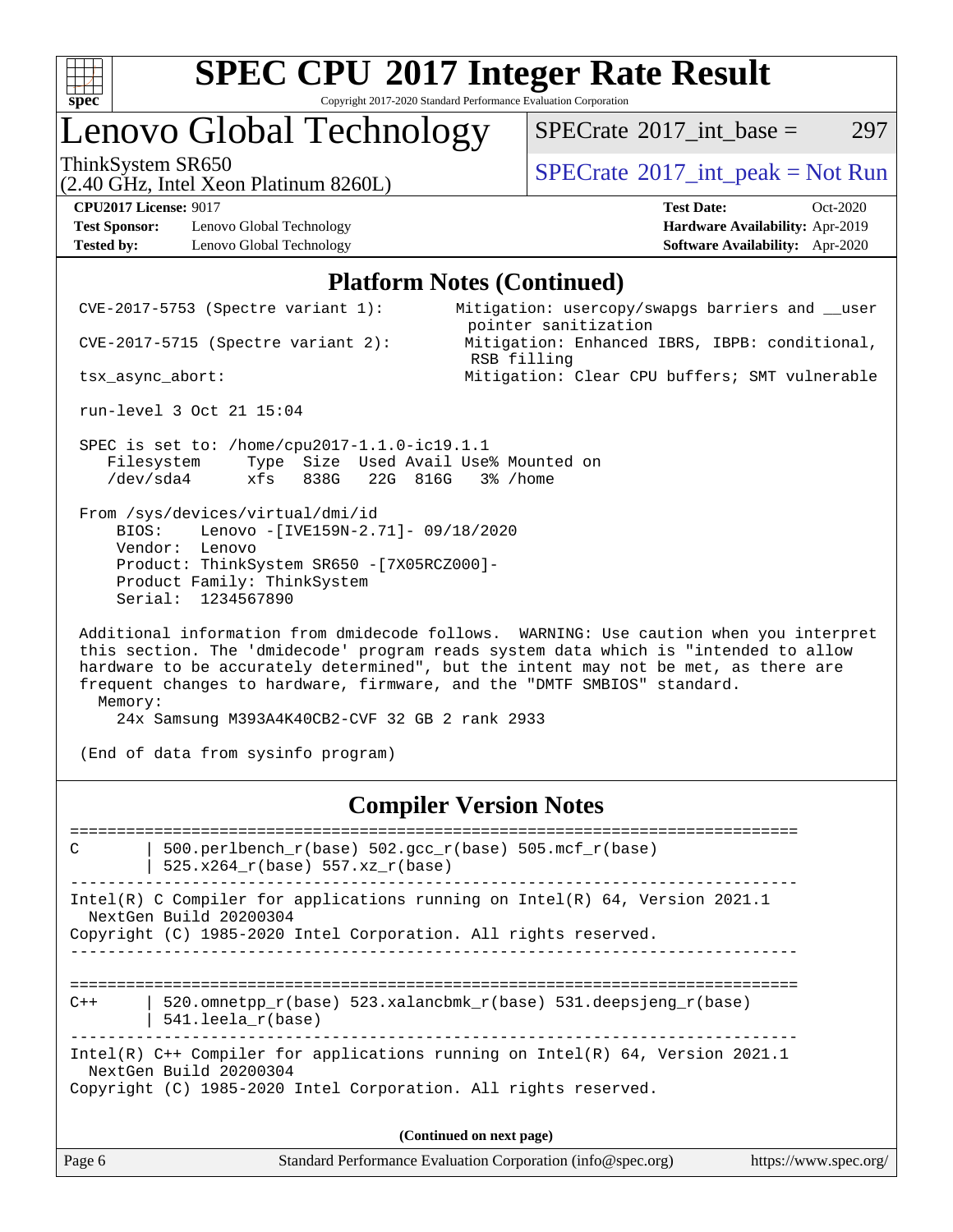

Copyright 2017-2020 Standard Performance Evaluation Corporation

### Lenovo Global Technology

 $SPECTate$ <sup>®</sup>[2017\\_int\\_base =](http://www.spec.org/auto/cpu2017/Docs/result-fields.html#SPECrate2017intbase) 297

(2.40 GHz, Intel Xeon Platinum 8260L)

ThinkSystem SR650<br>  $SPECTR_{1.}$  [SPECrate](http://www.spec.org/auto/cpu2017/Docs/result-fields.html#SPECrate2017intpeak)®[2017\\_int\\_peak = N](http://www.spec.org/auto/cpu2017/Docs/result-fields.html#SPECrate2017intpeak)ot Run

**[Test Sponsor:](http://www.spec.org/auto/cpu2017/Docs/result-fields.html#TestSponsor)** Lenovo Global Technology **[Hardware Availability:](http://www.spec.org/auto/cpu2017/Docs/result-fields.html#HardwareAvailability)** Apr-2019 **[Tested by:](http://www.spec.org/auto/cpu2017/Docs/result-fields.html#Testedby)** Lenovo Global Technology **[Software Availability:](http://www.spec.org/auto/cpu2017/Docs/result-fields.html#SoftwareAvailability)** Apr-2020

**[CPU2017 License:](http://www.spec.org/auto/cpu2017/Docs/result-fields.html#CPU2017License)** 9017 **[Test Date:](http://www.spec.org/auto/cpu2017/Docs/result-fields.html#TestDate)** Oct-2020

### **[Compiler Version Notes \(Continued\)](http://www.spec.org/auto/cpu2017/Docs/result-fields.html#CompilerVersionNotes)**

==============================================================================

Fortran | 548.exchange2\_r(base)

------------------------------------------------------------------------------ Intel(R) Fortran Intel(R) 64 Compiler for applications running on Intel(R) 64, Version 19.1.1.217 Build 20200306 Copyright (C) 1985-2020 Intel Corporation. All rights reserved.

------------------------------------------------------------------------------

------------------------------------------------------------------------------

### **[Base Compiler Invocation](http://www.spec.org/auto/cpu2017/Docs/result-fields.html#BaseCompilerInvocation)**

[C benchmarks](http://www.spec.org/auto/cpu2017/Docs/result-fields.html#Cbenchmarks):

[icc](http://www.spec.org/cpu2017/results/res2020q4/cpu2017-20201022-24233.flags.html#user_CCbase_intel_icc_66fc1ee009f7361af1fbd72ca7dcefbb700085f36577c54f309893dd4ec40d12360134090235512931783d35fd58c0460139e722d5067c5574d8eaf2b3e37e92)

[C++ benchmarks:](http://www.spec.org/auto/cpu2017/Docs/result-fields.html#CXXbenchmarks) [icpc](http://www.spec.org/cpu2017/results/res2020q4/cpu2017-20201022-24233.flags.html#user_CXXbase_intel_icpc_c510b6838c7f56d33e37e94d029a35b4a7bccf4766a728ee175e80a419847e808290a9b78be685c44ab727ea267ec2f070ec5dc83b407c0218cded6866a35d07)

[Fortran benchmarks](http://www.spec.org/auto/cpu2017/Docs/result-fields.html#Fortranbenchmarks): [ifort](http://www.spec.org/cpu2017/results/res2020q4/cpu2017-20201022-24233.flags.html#user_FCbase_intel_ifort_8111460550e3ca792625aed983ce982f94888b8b503583aa7ba2b8303487b4d8a21a13e7191a45c5fd58ff318f48f9492884d4413fa793fd88dd292cad7027ca)

### **[Base Portability Flags](http://www.spec.org/auto/cpu2017/Docs/result-fields.html#BasePortabilityFlags)**

 500.perlbench\_r: [-DSPEC\\_LP64](http://www.spec.org/cpu2017/results/res2020q4/cpu2017-20201022-24233.flags.html#b500.perlbench_r_basePORTABILITY_DSPEC_LP64) [-DSPEC\\_LINUX\\_X64](http://www.spec.org/cpu2017/results/res2020q4/cpu2017-20201022-24233.flags.html#b500.perlbench_r_baseCPORTABILITY_DSPEC_LINUX_X64) 502.gcc\_r: [-DSPEC\\_LP64](http://www.spec.org/cpu2017/results/res2020q4/cpu2017-20201022-24233.flags.html#suite_basePORTABILITY502_gcc_r_DSPEC_LP64) 505.mcf\_r: [-DSPEC\\_LP64](http://www.spec.org/cpu2017/results/res2020q4/cpu2017-20201022-24233.flags.html#suite_basePORTABILITY505_mcf_r_DSPEC_LP64) 520.omnetpp\_r: [-DSPEC\\_LP64](http://www.spec.org/cpu2017/results/res2020q4/cpu2017-20201022-24233.flags.html#suite_basePORTABILITY520_omnetpp_r_DSPEC_LP64) 523.xalancbmk\_r: [-DSPEC\\_LP64](http://www.spec.org/cpu2017/results/res2020q4/cpu2017-20201022-24233.flags.html#suite_basePORTABILITY523_xalancbmk_r_DSPEC_LP64) [-DSPEC\\_LINUX](http://www.spec.org/cpu2017/results/res2020q4/cpu2017-20201022-24233.flags.html#b523.xalancbmk_r_baseCXXPORTABILITY_DSPEC_LINUX) 525.x264\_r: [-DSPEC\\_LP64](http://www.spec.org/cpu2017/results/res2020q4/cpu2017-20201022-24233.flags.html#suite_basePORTABILITY525_x264_r_DSPEC_LP64) 531.deepsjeng\_r: [-DSPEC\\_LP64](http://www.spec.org/cpu2017/results/res2020q4/cpu2017-20201022-24233.flags.html#suite_basePORTABILITY531_deepsjeng_r_DSPEC_LP64) 541.leela\_r: [-DSPEC\\_LP64](http://www.spec.org/cpu2017/results/res2020q4/cpu2017-20201022-24233.flags.html#suite_basePORTABILITY541_leela_r_DSPEC_LP64) 548.exchange2\_r: [-DSPEC\\_LP64](http://www.spec.org/cpu2017/results/res2020q4/cpu2017-20201022-24233.flags.html#suite_basePORTABILITY548_exchange2_r_DSPEC_LP64) 557.xz\_r: [-DSPEC\\_LP64](http://www.spec.org/cpu2017/results/res2020q4/cpu2017-20201022-24233.flags.html#suite_basePORTABILITY557_xz_r_DSPEC_LP64)

### **[Base Optimization Flags](http://www.spec.org/auto/cpu2017/Docs/result-fields.html#BaseOptimizationFlags)**

[C benchmarks](http://www.spec.org/auto/cpu2017/Docs/result-fields.html#Cbenchmarks):

```
-m64 -qnextgen -std=c11
-Wl,-plugin-opt=-x86-branches-within-32B-boundaries -Wl,-z,muldefs
-xCORE-AVX512 -O3 -ffast-math -flto -mfpmath=sse -funroll-loops
-fuse-ld=gold -qopt-mem-layout-trans=4
```
**(Continued on next page)**

Page 7 Standard Performance Evaluation Corporation [\(info@spec.org\)](mailto:info@spec.org) <https://www.spec.org/>